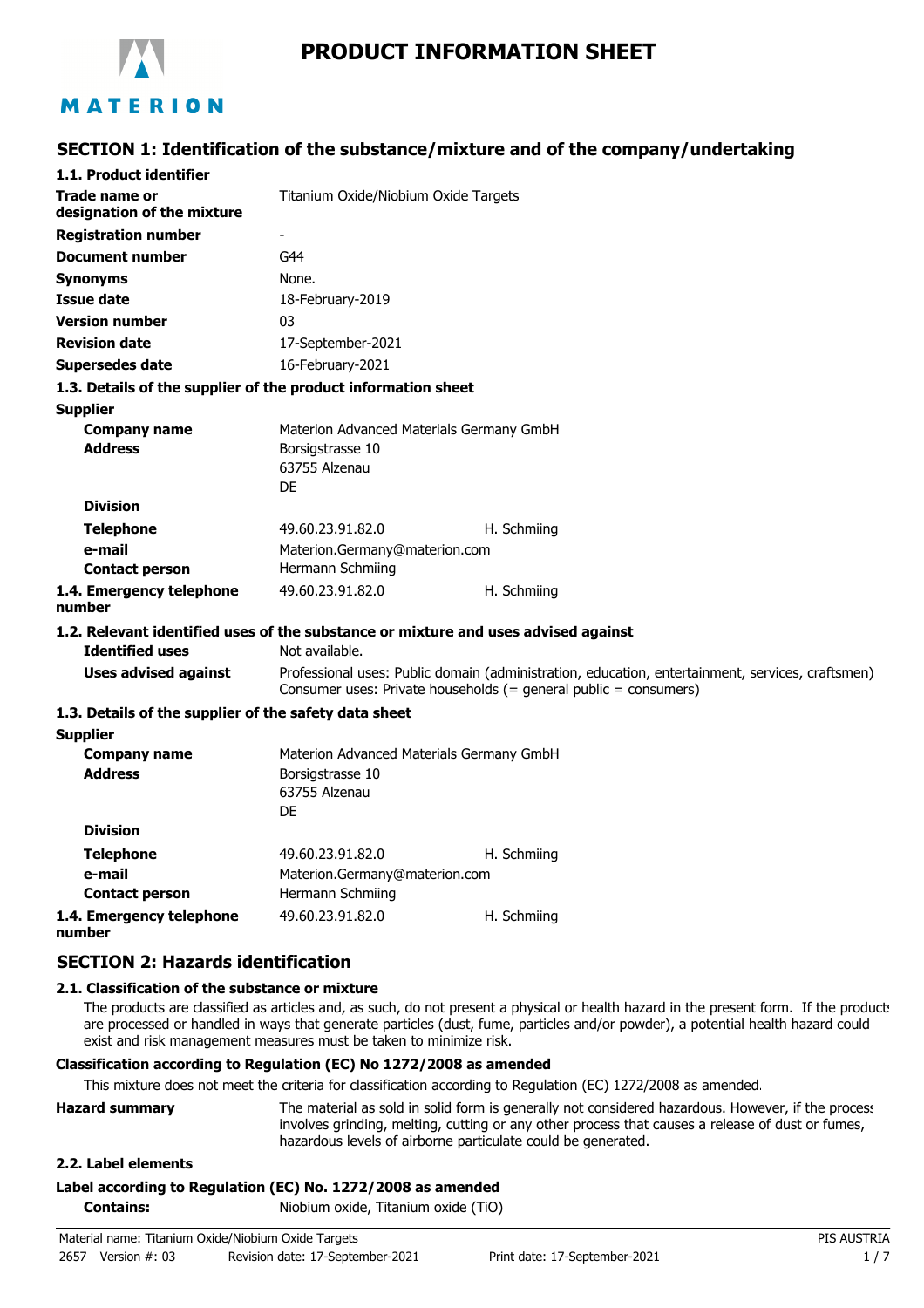| <b>Hazard pictograms</b>          | None.                                                                                                                                                                                                                                                                 |
|-----------------------------------|-----------------------------------------------------------------------------------------------------------------------------------------------------------------------------------------------------------------------------------------------------------------------|
| Signal word                       | None.                                                                                                                                                                                                                                                                 |
| <b>Hazard statements</b>          | The material as sold in solid form is generally not considered hazardous. However, if the process<br>involves grinding, melting, cutting or any other process that causes a release of dust or fumes,<br>hazardous levels of airborne particulate could be generated. |
| <b>Precautionary statements</b>   |                                                                                                                                                                                                                                                                       |
| <b>Prevention</b>                 | Observe good industrial hygiene practices.                                                                                                                                                                                                                            |
| <b>Response</b>                   | Wash hands after handling.                                                                                                                                                                                                                                            |
| <b>Storage</b>                    | Store away from incompatible materials.                                                                                                                                                                                                                               |
| <b>Disposal</b>                   | Dispose of waste and residues in accordance with local authority requirements.                                                                                                                                                                                        |
| Supplemental label<br>information | For further information, please contact the Product Stewardship Department at $+1.216.383.4019$ .                                                                                                                                                                     |
| 2.3. Other hazards                | Not a PBT or vPvB substance or mixture.                                                                                                                                                                                                                               |

# **SECTION 3: Composition/information on ingredients**

## **3.2. Mixtures**

## **General information**

| <b>Chemical name</b>     | %  | No.                     | CAS-No. / EC REACH Registration No. Index No. |                          | <b>Notes</b> |
|--------------------------|----|-------------------------|-----------------------------------------------|--------------------------|--------------|
| Niobium oxide            | 50 | 12034-57-0<br>234-808-1 | $\overline{\phantom{0}}$                      | $\overline{\phantom{0}}$ |              |
| <b>Classification: -</b> |    |                         |                                               |                          |              |
| Titanium oxide (TiO)     | 50 | 12137-20-1<br>235-236-5 | $\overline{\phantom{0}}$                      | $\overline{\phantom{0}}$ |              |
| <b>Classification: -</b> |    |                         |                                               |                          |              |

# **SECTION 4: First aid measures**

| SECTION 4: FIFST ald measures                                                                                       |
|---------------------------------------------------------------------------------------------------------------------|
| Ensure that medical personnel are aware of the material(s) involved, and take precautions to<br>protect themselves. |
| 4.1. Description of first aid measures                                                                              |
| Move to fresh air. Call a physician if symptoms develop or persist.                                                 |
| Wash off with soap and water. Get medical attention if irritation develops and persists.                            |
| Rinse with water. Get medical attention if irritation develops and persists.                                        |
| Rinse mouth. Get medical attention if symptoms occur.                                                               |
| Exposure may cause temporary irritation, redness, or discomfort.                                                    |
| Treat symptomatically.                                                                                              |
|                                                                                                                     |

# **SECTION 5: Firefighting measures**

| <b>General fire hazards</b>                                                                | No unusual fire or explosion hazards noted.                                                |
|--------------------------------------------------------------------------------------------|--------------------------------------------------------------------------------------------|
| 5.1. Extinguishing media<br>Suitable extinguishing<br>media                                | Water fog. Foam. Dry chemical powder. Carbon dioxide (CO2).                                |
| Unsuitable extinguishing<br>media                                                          | None known.                                                                                |
| 5.2. Special hazards arising<br>from the substance or<br>mixture                           | None known.                                                                                |
| 5.3. Advice for firefighters<br><b>Special protective</b><br>equipment for<br>firefighters | Wear suitable protective equipment.                                                        |
| <b>Special firefighting</b><br>procedures                                                  | Use water spray to cool unopened containers.                                               |
| <b>Specific methods</b>                                                                    | Use standard firefighting procedures and consider the hazards of other involved materials. |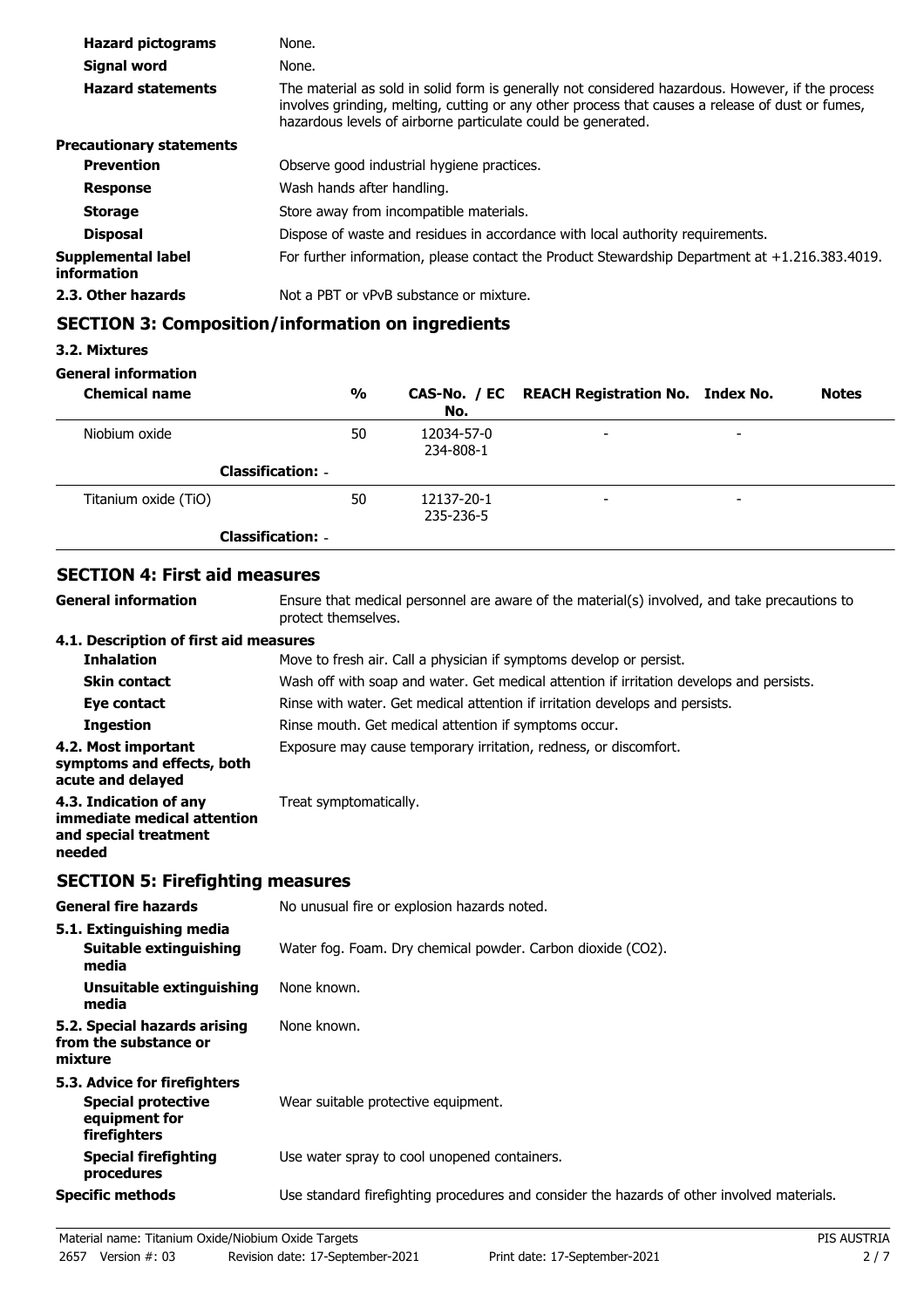## **SECTION 6: Accidental release measures**

|                                                              | 6.1. Personal precautions, protective equipment and emergency procedures                           |
|--------------------------------------------------------------|----------------------------------------------------------------------------------------------------|
| For non-emergency<br>personnel                               | Keep unnecessary personnel away. For personal protection, see section 8 of the PIS.                |
| For emergency<br>responders                                  | Use personal protection recommended in Section 8 of the PIS.                                       |
| 6.2. Environmental<br>precautions                            | Avoid discharge into drains, water courses or onto the ground.                                     |
| 6.3. Methods and material for<br>containment and cleaning up | Stop the flow of material, if this is without risk. For waste disposal, see section 13 of the PIS. |
| 6.4. Reference to other<br>sections                          | For personal protection, see section 8 of the PIS. For waste disposal, see section 13 of the PIS.  |
| CECTION 7. Hondling and starses                              |                                                                                                    |

### **SECTION 7: Handling and storage**

| 7.1. Precautions for safe<br>handling                                   | Avoid prolonged exposure. Observe good industrial hygiene practices. |
|-------------------------------------------------------------------------|----------------------------------------------------------------------|
| 7.2. Conditions for safe<br>storage, including any<br>incompatibilities | Keep locked up.                                                      |
| 7.3. Specific end use(s)                                                | Not available.                                                       |

## **SECTION 8: Exposure controls/personal protection**

### **8.1. Control parameters**

#### **Occupational exposure limits**

### **Austria. MAK List, OEL Ordinance (GwV), BGBl. II, no. 184/2001**

| <b>Components</b>                                    | 301a. PIAN LIST, ULL UNINGHICE (GW Y J, DGDI. 11, NO. 104/2001<br><b>Type</b>                                                                                                                                                                                                                                                                                      | <b>Value</b>      | <b>Form</b>         |
|------------------------------------------------------|--------------------------------------------------------------------------------------------------------------------------------------------------------------------------------------------------------------------------------------------------------------------------------------------------------------------------------------------------------------------|-------------------|---------------------|
| Niobium oxide (CAS<br>12034-57-0)                    | <b>MAK</b>                                                                                                                                                                                                                                                                                                                                                         | $5 \text{ mg/m}$  | Inhalable fraction. |
|                                                      | <b>STEL</b>                                                                                                                                                                                                                                                                                                                                                        | $10 \text{ mg/m}$ | Inhalable fraction. |
| <b>Biological limit values</b>                       | No biological exposure limits noted for the ingredient(s).                                                                                                                                                                                                                                                                                                         |                   |                     |
| <b>Recommended monitoring</b><br>procedures          | Follow standard monitoring procedures.                                                                                                                                                                                                                                                                                                                             |                   |                     |
| <b>Derived no effect levels</b><br>(DNELs)           | Not available.                                                                                                                                                                                                                                                                                                                                                     |                   |                     |
| <b>Predicted no effect</b><br>concentrations (PNECs) | Not available.                                                                                                                                                                                                                                                                                                                                                     |                   |                     |
| 8.2. Exposure controls                               |                                                                                                                                                                                                                                                                                                                                                                    |                   |                     |
| <b>Appropriate engineering</b><br>controls           | Good general ventilation should be used. Ventilation rates should be matched to conditions. If<br>applicable, use process enclosures, local exhaust ventilation, or other engineering controls to<br>maintain airborne levels below recommended exposure limits. If exposure limits have not been<br>established, maintain airborne levels to an acceptable level. |                   |                     |
|                                                      | Individual protection measures, such as personal protective equipment                                                                                                                                                                                                                                                                                              |                   |                     |
| <b>General information</b>                           | Personal protection equipment should be chosen according to the CEN standards and in discussion<br>with the supplier of the personal protective equipment.                                                                                                                                                                                                         |                   |                     |
| Eye/face protection                                  | Wear safety glasses with side shields (or goggles).                                                                                                                                                                                                                                                                                                                |                   |                     |
| <b>Skin protection</b>                               |                                                                                                                                                                                                                                                                                                                                                                    |                   |                     |
| - Hand protection                                    | Wear gloves to prevent metal cuts and skin abrasions during handling.                                                                                                                                                                                                                                                                                              |                   |                     |
| - Other                                              | Wear suitable protective clothing.                                                                                                                                                                                                                                                                                                                                 |                   |                     |
| <b>Respiratory protection</b>                        | In case of insufficient ventilation, wear suitable respiratory equipment.                                                                                                                                                                                                                                                                                          |                   |                     |
| <b>Thermal hazards</b>                               | Wear appropriate thermal protective clothing, when necessary.                                                                                                                                                                                                                                                                                                      |                   |                     |
| <b>Hygiene measures</b>                              | Always observe good personal hygiene measures, such as washing after handling the material and<br>before eating, drinking, and/or smoking. Routinely wash work clothing and protective equipment to<br>remove contaminants.                                                                                                                                        |                   |                     |
| <b>Environmental exposure</b><br>controls            | Good general ventilation should be used. Ventilation rates should be matched to conditions. If<br>applicable, use process enclosures, local exhaust ventilation, or other engineering controls to<br>maintain airborne levels below recommended exposure limits. If exposure limits have not been<br>established, maintain airborne levels to an acceptable level. |                   |                     |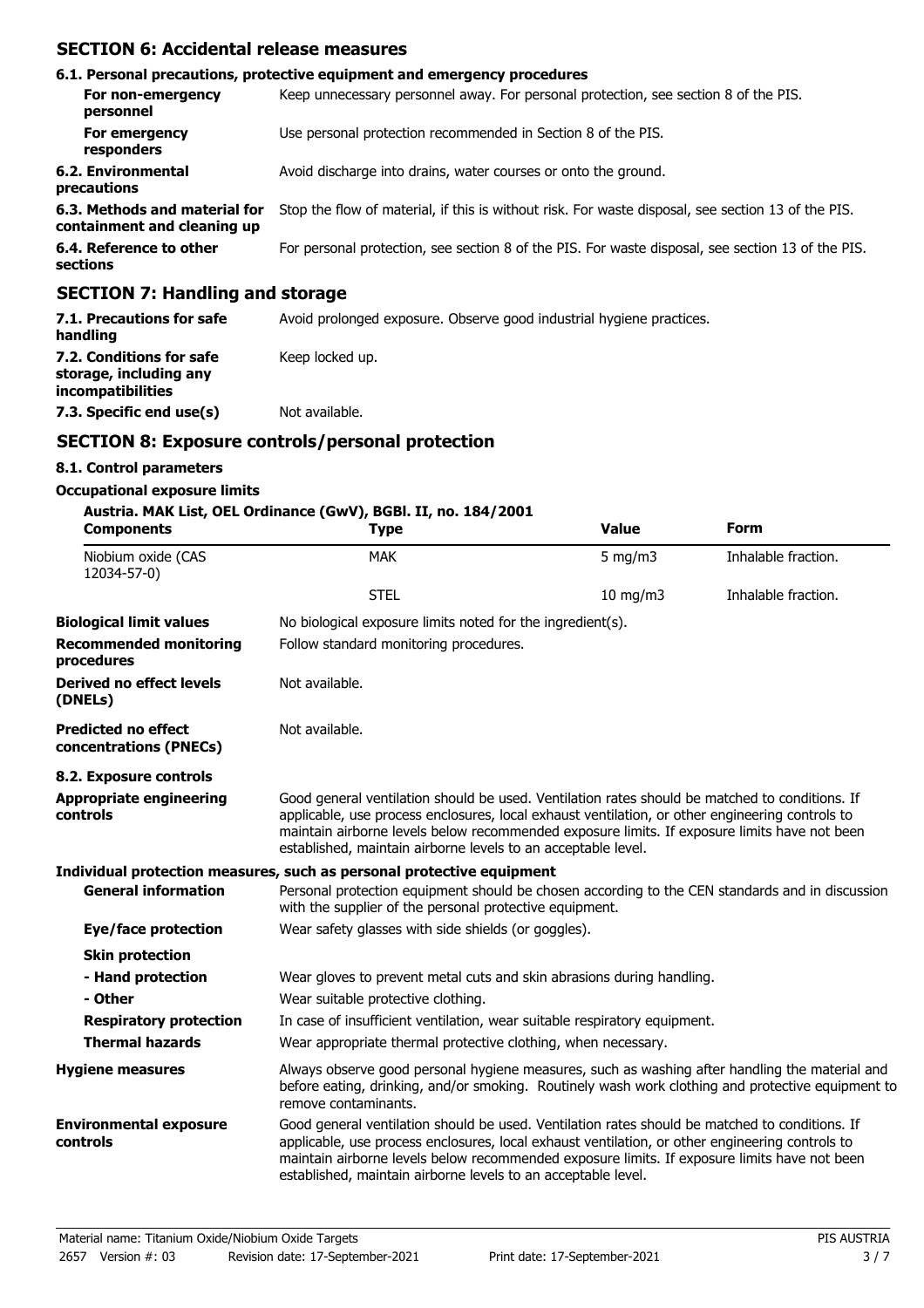# **SECTION 9: Physical and chemical properties**

# **9.1. Information on basic physical and chemical properties**

| <b>Appearance</b>                                  |                                         |
|----------------------------------------------------|-----------------------------------------|
| <b>Physical state</b>                              | Solid.                                  |
| Form                                               | Solid.                                  |
| Colour                                             | Grey.                                   |
| <b>Odour</b>                                       | None.                                   |
| <b>Odour threshold</b>                             | Not applicable.                         |
| рH                                                 | Not applicable.                         |
| <b>Melting point/freezing point</b>                | > 1500 °C (> 2732 °F) / Not applicable. |
| Initial boiling point and<br>boiling range         | Not applicable.                         |
| <b>Flash point</b>                                 | Not applicable.                         |
| <b>Evaporation rate</b>                            | Not applicable.                         |
| <b>Flammability (solid, gas)</b>                   | None known.                             |
| Upper/lower flammability or explosive limits       |                                         |
| <b>Explosive limit - lower (</b><br>%)             | Not applicable.                         |
| <b>Explosive limit - lower (</b><br>%) temperature | Not applicable.                         |
| <b>Explosive limit - upper</b><br>(%)              | Not applicable.                         |
| <b>Explosive limit - upper (</b><br>%) temperature | Not applicable.                         |
| Vapour pressure                                    | Not applicable.                         |
| <b>Vapour density</b>                              | Not applicable.                         |
| <b>Relative density</b>                            | Not applicable.                         |
| Solubility(ies)                                    |                                         |
| Solubility (water)                                 | Insoluble.                              |
| <b>Partition coefficient</b><br>(n-octanol/water)  | Not applicable.                         |
| <b>Auto-ignition temperature</b>                   | Not applicable.                         |
| <b>Decomposition temperature</b>                   | Not applicable.                         |
| <b>Viscosity</b>                                   | Not applicable.                         |
| <b>Explosive properties</b>                        | Not explosive.                          |
| <b>Oxidising properties</b>                        | Not oxidising.                          |
| 9.2. Other information                             |                                         |
| Density                                            | 4,20 - 6,00 g/cm3                       |
| <b>SECTION 10: Stability and reactivity</b>        |                                         |

| 10.1. Reactivity                            | The product is stable and non-reactive under normal conditions of use, storage and transport |
|---------------------------------------------|----------------------------------------------------------------------------------------------|
| 10.2. Chemical stability                    | Material is stable under normal conditions.                                                  |
| 10.3. Possibility of hazardous<br>reactions | No dangerous reaction known under conditions of normal use.                                  |
| 10.4. Conditions to avoid                   | Contact with incompatible materials.                                                         |
| 10.5. Incompatible materials                | Ammonia. Chlorine.                                                                           |
| 10.6. Hazardous<br>decomposition products   | No hazardous decomposition products are known.                                               |

# **SECTION 11: Toxicological information**

**General information CCCUPATION** Occupational exposure to the substance or mixture may cause adverse effects.

| <b>Information on likely routes of exposure</b> |                                                      |  |
|-------------------------------------------------|------------------------------------------------------|--|
| <b>Inhalation</b>                               | Not likely, due to the form of the product.          |  |
| <b>Skin contact</b>                             | No adverse effects due to skin contact are expected. |  |
| Eye contact                                     | Not relevant, due to the form of the product.        |  |
|                                                 |                                                      |  |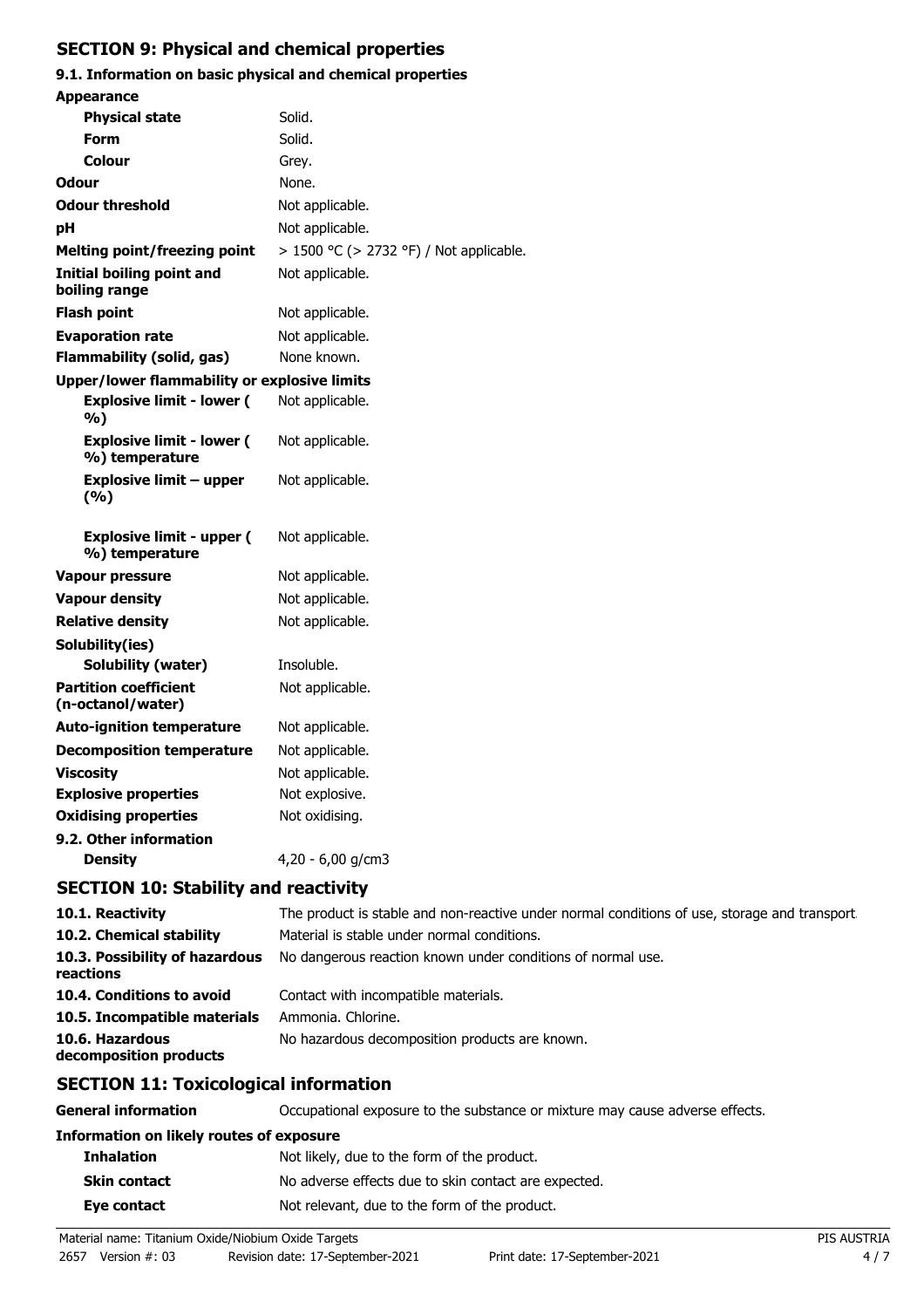| <b>Ingestion</b>                                      | May cause discomfort if swallowed. However, ingestion is not likely to be a primary route of<br>occupational exposure. |  |
|-------------------------------------------------------|------------------------------------------------------------------------------------------------------------------------|--|
| <b>Symptoms</b>                                       | None known.                                                                                                            |  |
| 11.1. Information on toxicological effects            |                                                                                                                        |  |
| <b>Acute toxicity</b>                                 | None known.                                                                                                            |  |
| <b>Skin corrosion/irritation</b>                      | Not classified.                                                                                                        |  |
| Serious eye damage/eye<br>irritation                  | None known.                                                                                                            |  |
| <b>Respiratory sensitisation</b>                      | Not a respiratory sensitizer.                                                                                          |  |
| <b>Skin sensitisation</b>                             | Not a skin sensitiser.                                                                                                 |  |
| <b>Germ cell mutagenicity</b>                         | Not classified.                                                                                                        |  |
| Carcinogenicity                                       | Not classified.                                                                                                        |  |
| <b>Reproductive toxicity</b>                          | Not classified.                                                                                                        |  |
| Specific target organ toxicity<br>- single exposure   | Not classified.                                                                                                        |  |
| Specific target organ toxicity<br>- repeated exposure | Not classified.                                                                                                        |  |
| <b>Aspiration hazard</b>                              | Not an aspiration hazard.                                                                                              |  |
| Mixture versus substance<br>information               | No information available.                                                                                              |  |
| <b>Other information</b>                              | Not available.                                                                                                         |  |

# **SECTION 12: Ecological information**

| 12.1. Toxicity                                            | Based on available data, the classification criteria are not met for hazardous to the aquatic<br>environment.                                                                              |
|-----------------------------------------------------------|--------------------------------------------------------------------------------------------------------------------------------------------------------------------------------------------|
| 12.2. Persistence and<br>degradability                    | No data is available on the degradability of any ingredients in the mixture.                                                                                                               |
| 12.3. Bioaccumulative<br>potential                        | No data available.                                                                                                                                                                         |
| <b>Partition coefficient</b><br>n-octanol/water (log Kow) | Not available.                                                                                                                                                                             |
| <b>Bioconcentration factor (BCF)</b>                      | Not available.                                                                                                                                                                             |
| 12.4. Mobility in soil                                    | No data available.                                                                                                                                                                         |
| 12.5. Results of PBT and<br><b>vPvB</b> assessment        | Not a PBT or vPvB substance or mixture.                                                                                                                                                    |
| 12.6. Other adverse effects                               | No other adverse environmental effects (e.g. ozone depletion, photochemical ozone creation<br>potential, endocrine disruption, global warming potential) are expected from this component. |

# **SECTION 13: Disposal considerations**

#### **13.1. Waste treatment methods**

| <b>Residual waste</b>                  | Dispose of in accordance with local regulations. Empty containers or liners may retain some product<br>residues. This material and its container must be disposed of in a safe manner (see: Disposal<br>instructions). |
|----------------------------------------|------------------------------------------------------------------------------------------------------------------------------------------------------------------------------------------------------------------------|
| <b>Contaminated packaging</b>          | Since emptied containers may retain product residue, follow label warnings even after container is<br>emptied. Empty containers should be taken to an approved waste handling site for recycling or<br>disposal.       |
| <b>EU waste code</b>                   | The Waste code should be assigned in discussion between the user, the producer and the waste<br>disposal company.                                                                                                      |
| <b>Disposal</b><br>methods/information | Collect and reclaim or dispose in sealed containers at licensed waste disposal site.                                                                                                                                   |
| <b>Special precautions</b>             | Dispose in accordance with all applicable regulations.                                                                                                                                                                 |

# **SECTION 14: Transport information**

### **ADR**

14.1. - 14.6.: Not regulated as dangerous goods.

## **RID**

14.1. - 14.6.: Not regulated as dangerous goods.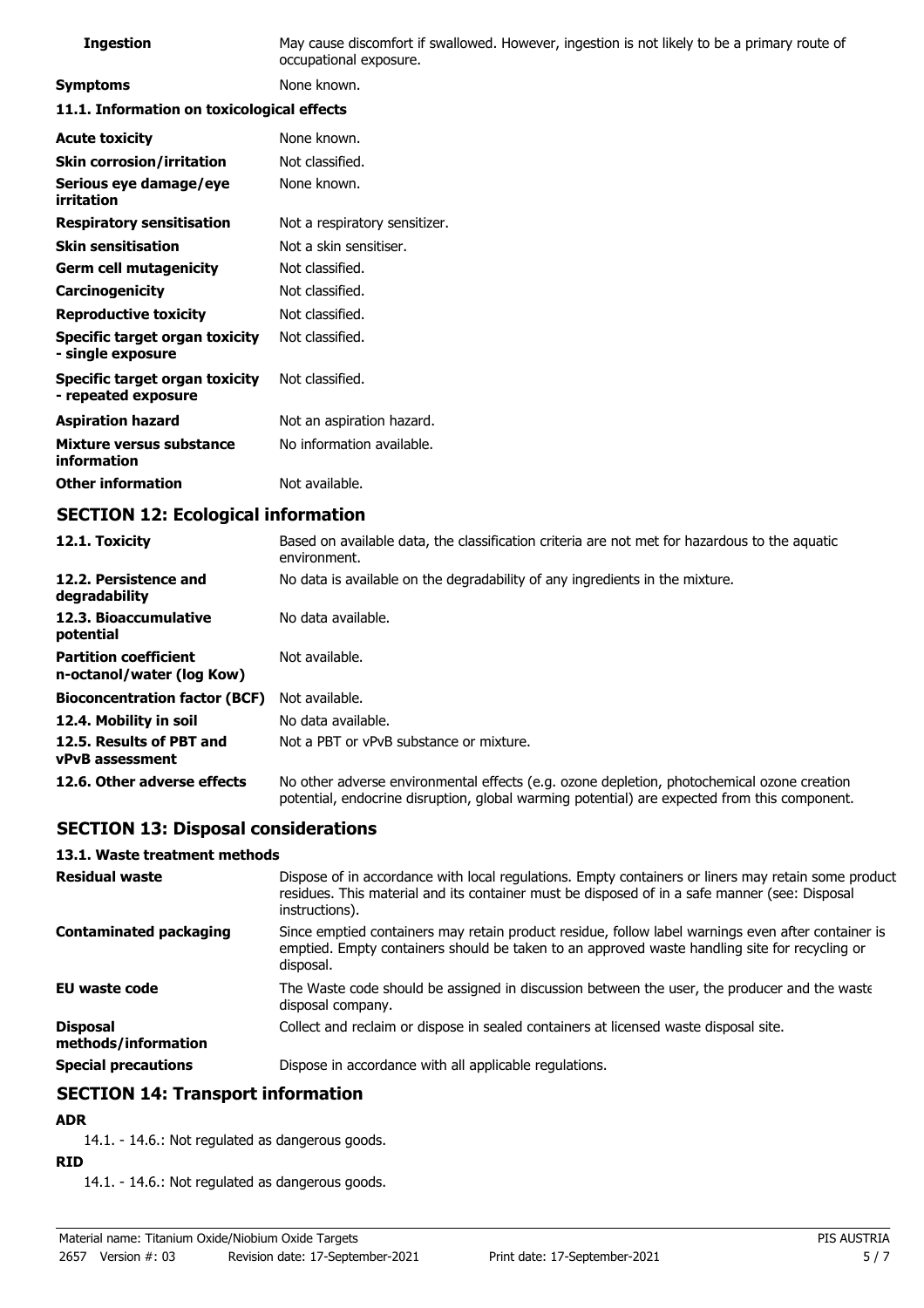### **ADN**

14.1. - 14.6.: Not regulated as dangerous goods.

**IATA**

14.1. - 14.6.: Not regulated as dangerous goods.

### **IMDG**

14.1. - 14.6.: Not regulated as dangerous goods.

# **SECTION 15: Regulatory information**

### **15.1. Safety, health and environmental regulations/legislation specific for the substance or mixture**

### **EU regulations**

**Regulation (EC) No. 1005/2009 on substances that deplete the ozone layer, Annex I and II, as amended** Not listed.

**Regulation (EU) 2019/1021 On persistent organic pollutants (recast), as amended**

Not listed.

**Regulation (EU) No. 649/2012 concerning the export and import of dangerous chemicals, Annex I, Part 1 as amended**

Not listed.

**Regulation (EU) No. 649/2012 concerning the export and import of dangerous chemicals, Annex I, Part 2 as amended**

Not listed.

**Regulation (EU) No. 649/2012 concerning the export and import of dangerous chemicals, Annex I, Part 3 as amended**

Not listed.

**Regulation (EU) No. 649/2012 concerning the export and import of dangerous chemicals, Annex V as amended** Not listed.

**Regulation (EC) No. 166/2006 Annex II Pollutant Release and Transfer Registry, as amended** Not listed.

**Regulation (EC) No. 1907/2006, REACH Article 59(10) Candidate List as currently published by ECHA** Not listed.

### **Authorisations**

**Regulation (EC) No. 1907/2006, REACH Annex XIV Substances subject to authorization, as amended** Not listed.

#### **Restrictions on use**

**Regulation (EC) No. 1907/2006, REACH Annex XVII Substances subject to restriction on marketing and use as amended**

Not listed.

**Directive 2004/37/EC: on the protection of workers from the risks related to exposure to carcinogens and mutagens at work, as amended.**

Not listed.

#### **Other EU regulations**

**Directive 2012/18/EU on major accident hazards involving dangerous substances, as amended**

Not listed.

**National regulations** Not available. **15.2. Chemical safety** Not available. **assessment**

# **SECTION 16: Other information**

| <b>List of abbreviations</b>                                                           | Not available.                                                                                                                             |
|----------------------------------------------------------------------------------------|--------------------------------------------------------------------------------------------------------------------------------------------|
| <b>References</b>                                                                      | Not available.                                                                                                                             |
| <b>Information on evaluation</b><br>method leading to the<br>classification of mixture | The classification for health and environmental hazards is derived by a combination of calculatior<br>methods and test data, if available. |
| <b>Training information</b>                                                            | Follow training instructions when handling this material.                                                                                  |